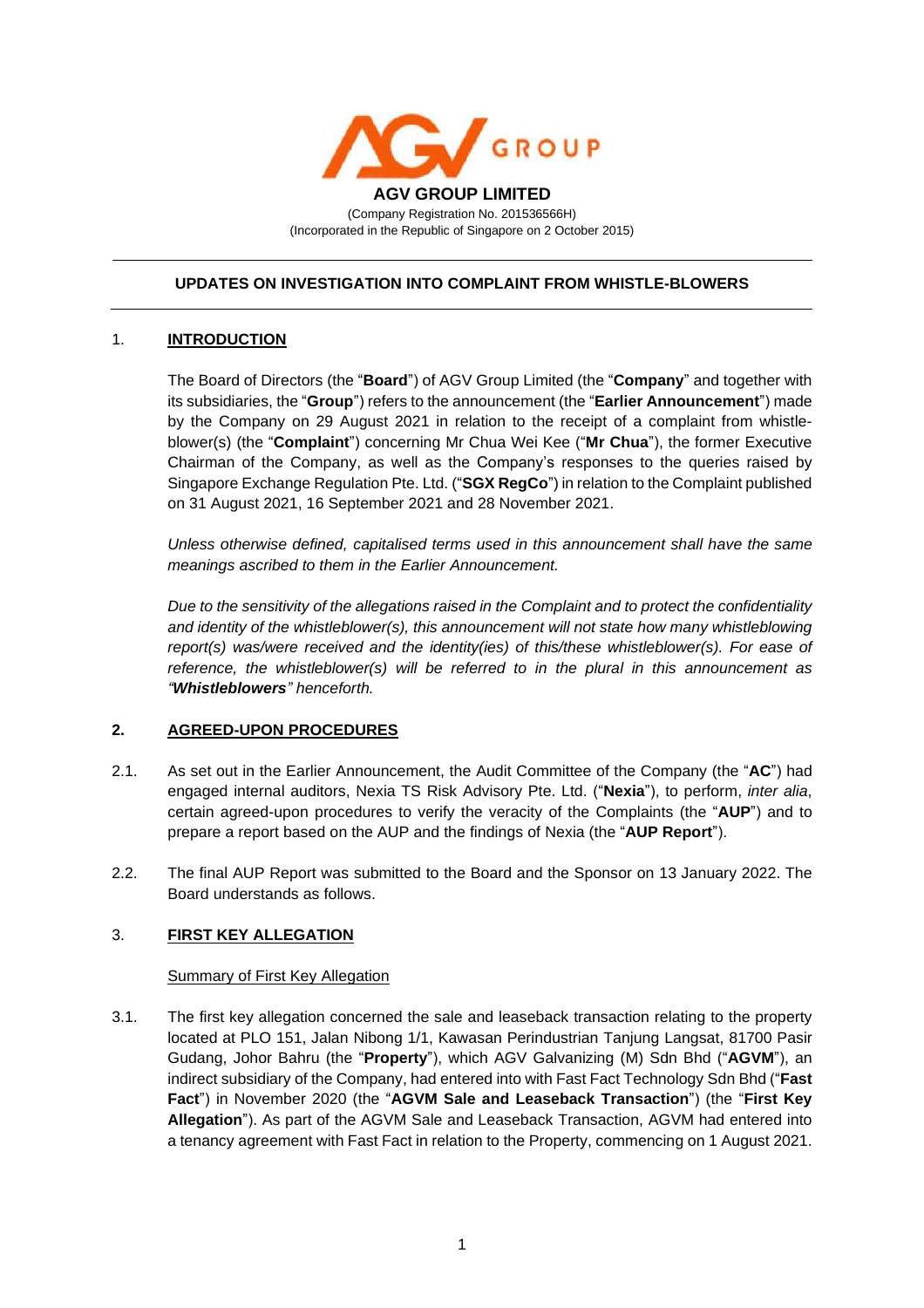3.2. It was alleged that it was Mr Chua who had instructed AGVM to commence rental payments to Fast Fact from mid-July 2021 onwards, and that an invoice would be provided by Fast Fact for the mid-July 2021 rental payment. However, when AGVM subsequently contacted Fast Fact, AGVM was informed that no invoice would be provided for the mid-July 2021 rental payment if an 18% discount was to be extended, and that this fact had already been communicated to Mr Chua's father, who was allegedly involved in the affairs surrounding the tenancy agreement between AGVM and Fast Fact. Further information on the AGVM Sale and Leaseback Transaction can be found in the announcements made by the Company on 19 November 2020 and 23 July 2021.

#### Findings in relation to the First Key Allegation

- 3.3. The Board understands the following:
	- (i) There had been differences between what Mr Chua had claimed and the documentary evidence reviewed. In relation to whether AGVM had been legally represented in the AGVM Sale and Leaseback Transaction – whilst the Company had Singapore counsel advising them on the regulatory compliance aspects of the transaction from a Singapore law perspective, the SPA had stated that AGVM was unrepresented.
	- (ii) Save for email correspondence between Mr Chua and Mr Chiang Yi Shin ("**Mr Chiang**"), the previous financial controller of the Group suggesting that there had been Singapore lawyers involved, the other information reviewed did not tie in with Mr Chua's claims that he had tasked Mr Chiang with liaising with such Singapore lawyers and that he had only executed the SPA after Mr Chiang informed him that the said Singapore lawyers had no further comment. Mr Chua had also claimed that he was not aware of the identity of the said Singapore lawyers. It was however noted that the Group Finance Manager was unaware of any legal expenses in connection with the review of the SPA for the AGVM Sale and Leaseback Transaction.
	- (iii) In addition, while Mr Chua had stated that his father's involvement in the discussions for the AGVM Sale and Leaseback Transaction was minimal, evidence had been sighted, which shows that Mr Chua's father was amongst a group of persons actively engaged in the AGVM Sale and Leaseback Transaction and Mr Chua's father has come to know of certain similar information being communicated to Mr Chua. Further, information was reviewed showing that Mr Chua's father had conducted separate discussions with Dato' Tan, the solicitor to Fast Fact for the AGVM Sale and Leaseback Transaction.
	- (iv) Whilst Mr Chua had claimed that he was not involved in all negotiations relating to the AGVM Sale and Leaseback and had instead instructed Mr Chiang to be the party responsible for the negotiations with Fast Fact, evidence was provided suggesting that Mr Chua had been informed of and provided with counsel via other communication channels. Evidence had been provided where Mr Chua had allegedly instructed for certain information to be provided to Dato' Tan (Fast Fact's solicitor) while suggesting that this would allow Dato' Tan to take care of Mr Chua's or the Group's interests. This could potentially have led to the disclosure of proprietary and/or confidential information to Dato' Tan, which appears to be not necessary to do so with the solicitor to the purchaser in the AGVM Sale and Leaseback Transaction.
	- (v) It was also noted that there had been a number of agreements being entered into for the AGVM Sale and Leaseback Transaction. This included an agreement dated 1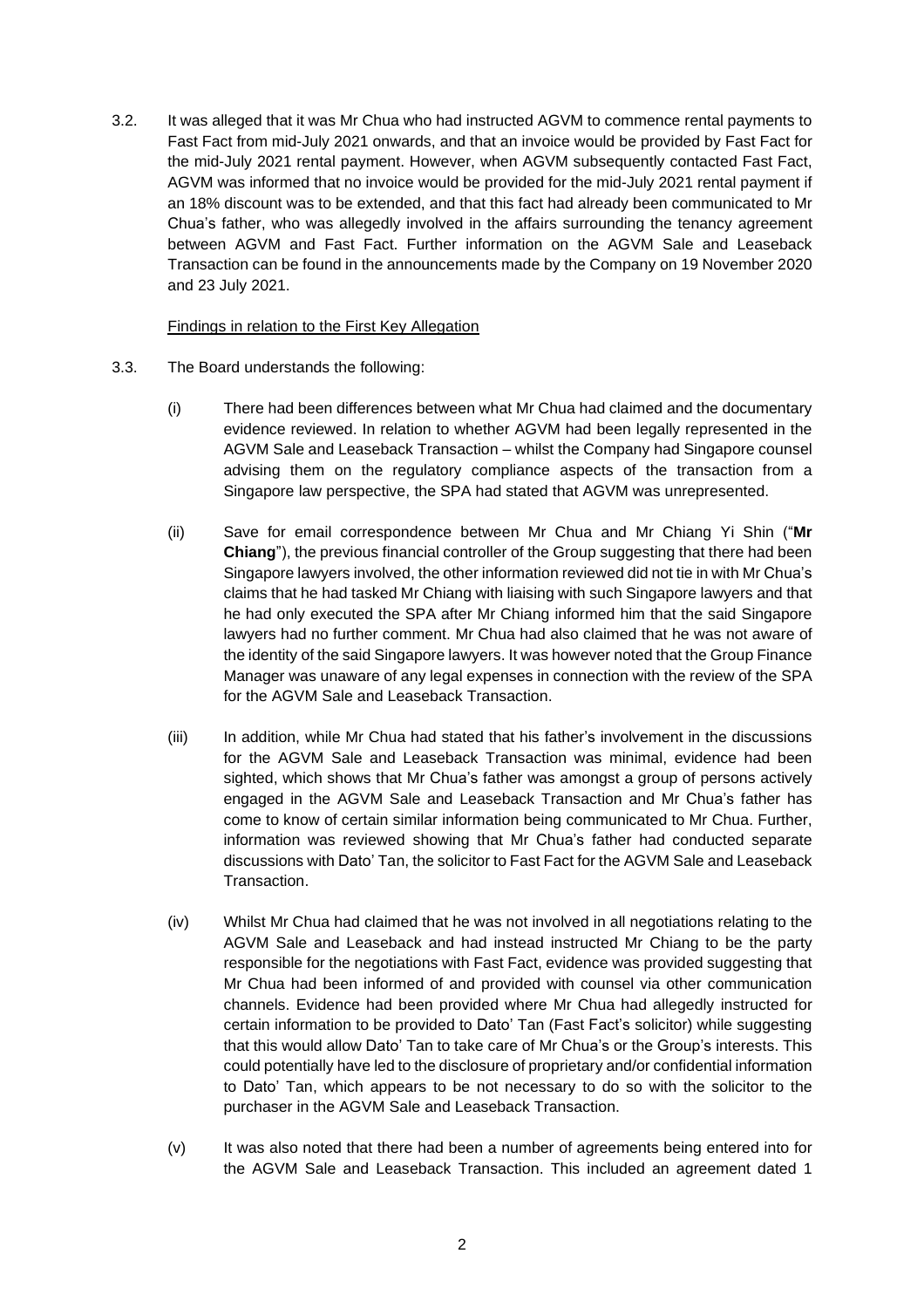February 2021 entered into between AGVM and Mr Lim Kim Cheei, in relation to the payment of introducer fees by AGVM to Mr Lim Kim Cheei (the "**Introducer Agreement**"). The Introducer Agreement had been signed 2.5 months after the SPA had been entered into, and half of the introducer fees had been paid out on the following day, i.e. 2 February 2021. In light of the above, it suggested that the manner in which the introducer fees had been determined, including the terms of payment thereof, may not have been predicated on services provided by Mr Lim Kim Cheei as part of the AGVM Sale and Leaseback Transaction.

- (vi) There was also evidence reviewed that indicated that each of Mr Chua's father and Mr Lim Kim Cheei were entitled to half of the introducer fees. **If it was true that there were such alleged portion of the introducer fees being granted to Mr Chua's father, this would also constitute an interested person transaction within the meaning of Chapter 9 of the Catalist Rules and such information had not been disclosed to the Board and Audit Committee of the Company**.
- (vii) **In addition, there was evidence which seems to suggest that Mr Chua had given instructions for RM420,000 to be used as payment to buy up the share of the 49% minority interest in AGVM. If so, Mr Chua would have failed to disclose his actual interest in AGVM and that Mr Teoh Siew Jin ("Mr Teoh"), the named minority shareholder of AGVM holding the remaining 49% of AGVM, appears to be acting as Mr Chua's proxy.** In his capacity as director of AGVM (prior to his cessation), Mr Chua was in a position to make decisions beneficial to AGVM at the expense of the Company. Such an example would be where the Company had to bear the costs of the renovation and upgrading works undertaken by AGVM. This was notwithstanding the Independent Directors of the Company having earlier raised their concern that Mr Teoh, as a minority shareholder of AGVM, should also bear a portion of the costs since the renovation and upgrading works was intended to result in AGVM resuming production and generating revenue.
- (viii) Further information and/or evidence received tied in with some earlier observations on improper activities relating to the AGVM Sale and Leaseback Transaction. Subject to legal opinion, there may have been potential breaches of legislation and the Catalist Rules as follows:
	- (a) Section 76 of the Companies Act 1967 (the "**CA**") prohibits the giving of financial assistance by a company to any person for the purpose of acquiring the shares in the company;
	- (b) Section 83 of the CA requires a substantial shareholder to notify the company of change in interests;
	- (c) Section 157 of the CA requires a director to act honestly and use reasonable diligence in the discharge of his duties;
	- (d) Section 165 of the CA specifies a director's general duty to make disclosure;
	- (e) Section 402 of the CA states that an officer of a corporation who, with intent to deceive, makes or furnishes, or knowingly and wilfully authorises or permits the making or furnishing of, any false or misleading statement or report to a director, auditor, member, etc., relating to the affairs of the corporation, shall be guilty of an offence;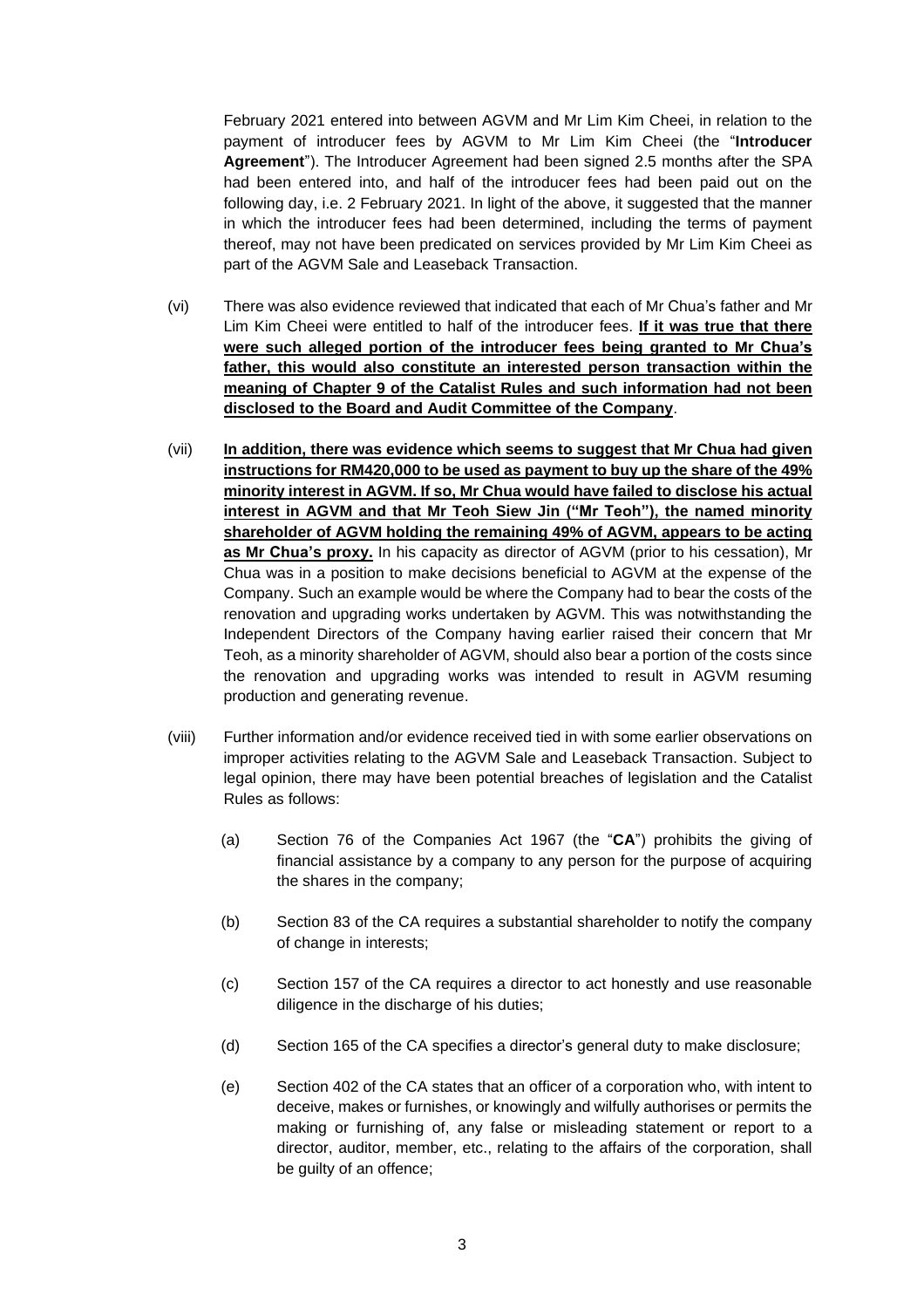- (f) Section 201 of the Securities and Futures Act 2001 (the "**SFA**") prohibits any person to employ any device, scheme or artifice to defraud, engage in any act, practice or course of business which operates as a fraud or deception, make any statement he knows to be materially false, and omit to state a material fact necessary in order to make the statements made not misleading, in connection with the subscription, purchase and sale of any securities;
- (g) Section 477A of the Penal Code 1871 states that the wilful conduct of any clerk, officer or servant to destroy, alter, conceal, mutilate or falsify any book, electronic record, paper, writing, valuable security or account which belongs to or is in the possession of his employer with intention to defraud shall be punishable;
- (h) Chapter 9 of the Catalist Rules for requirements relating to Interested Person Transactions;
- (i) Common law fiduciary duties of a director including but not limited to:
	- (I) Act in good faith;
	- (II) Act in the best interests of the company;
	- (III) Act with reasonable care, skill and diligence;
	- (IV) Avoid conflicts of interests; and
	- (V) Exercise powers with proper purpose.

## 4. **SECOND KEY ALLEGATION**

#### Summary of Second Key Allegation

4.1. The second key allegation concerned petty cash payments of the Group (the "**Second Key Allegation**") and in particular, instances of payments of S\$1,800 each had been made to a praying master from the Group's petty cash fund. These payments had allegedly been approved by Mr Chua.

### Findings in relation to the Second Key Allegation

- 4.2. The Board understands the following:
	- (i) There had been a payment made for an invoice dated 18 April 2019 from Eversheds Harry Elias ("**EHE**") addressed to JD Resources Pte Ltd for approximately \$6,500 in relation to an undertaking agreement. On the invoice, there had been a handwritten note citing that the Chairman of the Group had instructed for the Group to absorb the costs as it was related to the Group. However, it was noted that the Group had not been provided with the said work done by EHE although the Group had paid for the said work.
	- (ii) There had also been payments made to a praying master without supporting documents to evidence that such payments had been based on agreed fees and the services rendered.

### 5. **THIRD KEY ALLEGATION**

### Summary of Third Key Allegation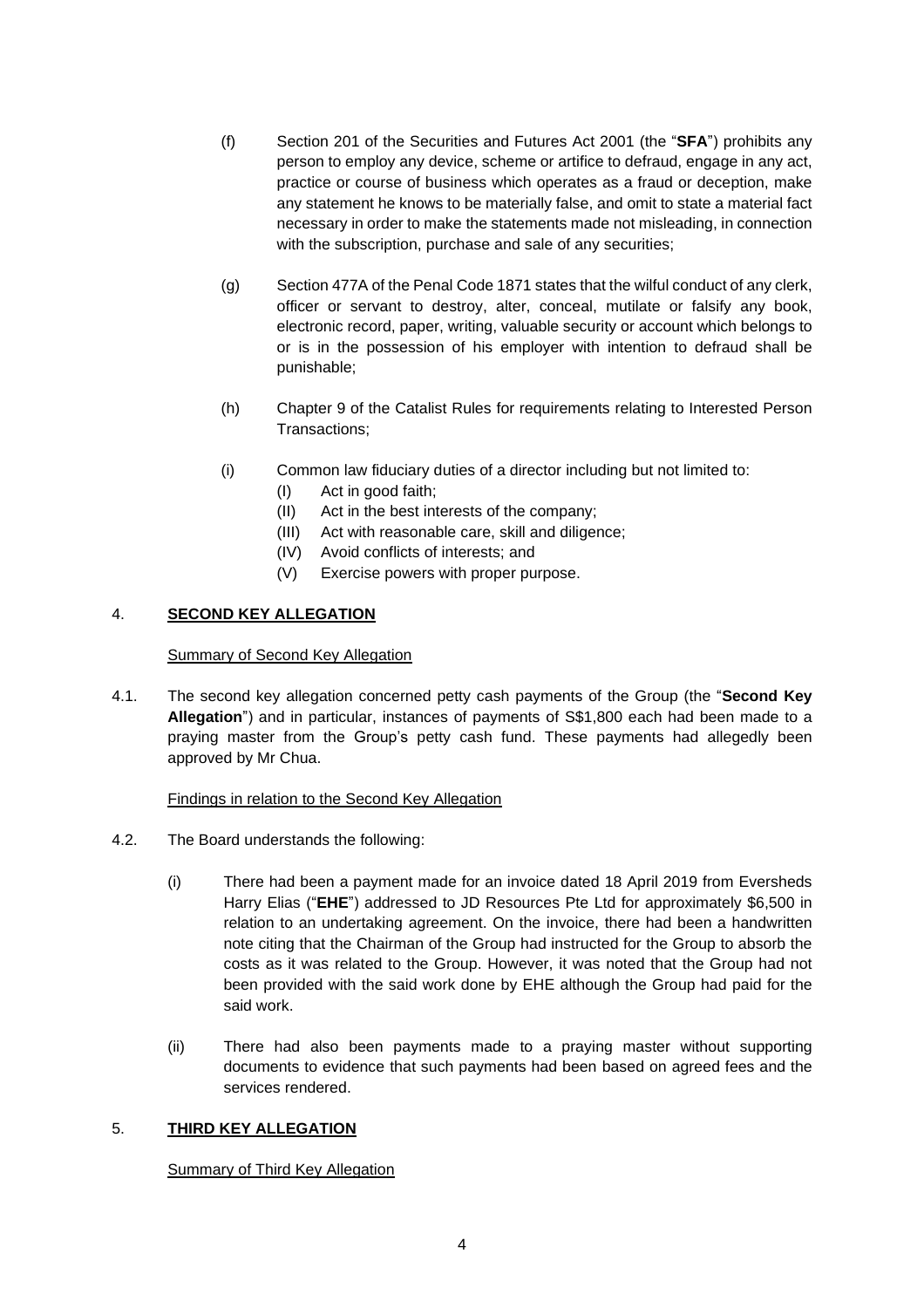5.1. The third key allegation concerned Mr Chua's instructions to not share information relating to the Group's finances with the General Manager or with the Head of Corporate Affairs, both of whom were key members of the management team of the Company (the "**Third Key Allegation**").

## Findings in relation to the Third Key Allegation

5.2. Mr Chua had refuted the claims that he had earlier instructed for specified management personnel to be excluded from meetings on finance matters. It was noted however that a review of email correspondence supported the whistleblowers' allegations as there was a difference in email recipients after the date when such instructions were allegedly given.

## 6. **FOURTH KEY ALLEGATION**

### Summary of Fourth Key Allegation

6.1. The fourth key allegation was that Mr Chua had allegedly given instructions to manipulate the financial figures for the cashflow forecast to be presented to the Board, and not to inform the Board of the cash gap for the cashflow forecast for the Group for June 2021 until the end of the month if it became certain that the Group would be unable to pay for the expenses (the "**Fourth Key Allegation**").

## Findings in relation to the Fourth Key Allegation

- 6.2. The Board understands the following:
	- (i) Different versions of cashflow forecasts had been sighted. The difference in the versions arose due to difference in assumptions made and/or amounts. There had been no record of instructions to amend and/or withhold information from any party. However, there had been supporting documents reviewed indicating Mr Chua's response to reduce the cash gap amount and manage it at a lower sum of \$2,000,000 when informed of the cash gap of \$4,000,000. It remained unclear as to whether there had been any expectation of actions Mr Chua may have had, to have the cash gap managed at a lower sum of \$2,000,000.
	- (ii) They had also compiled the cashflow forecasts and actual cashflow from the period of January 2021 to August 2021. During such period, the operating entities of the Group was largely operating on a negative cashflow basis and despite an earlier written undertaking dated 12 May 2021 provided by Mr Chua to provide financial support of \$4.4 million in the form of working capital to the Group, as and when required by the Group for the next 12 months, it was noted that there were only 2 instances of cash injections from Mr Chua. In aggregate, they amounted to a total of approximately \$250,000. There had also been multiple email correspondences from the management team requesting for cash injections for the Group from Mr Chua, during the period of 30 November 2020 to 28 June 2021. In light of the above, it appeared that while the management team had continuously made requests to Mr Chua, the actual cash injected into the Group from Mr Chua did not align with such requests.

### 7. **FOLLOW-UP ACTIONS**

7.1. The Board is currently seeking legal advice on the Complaint.